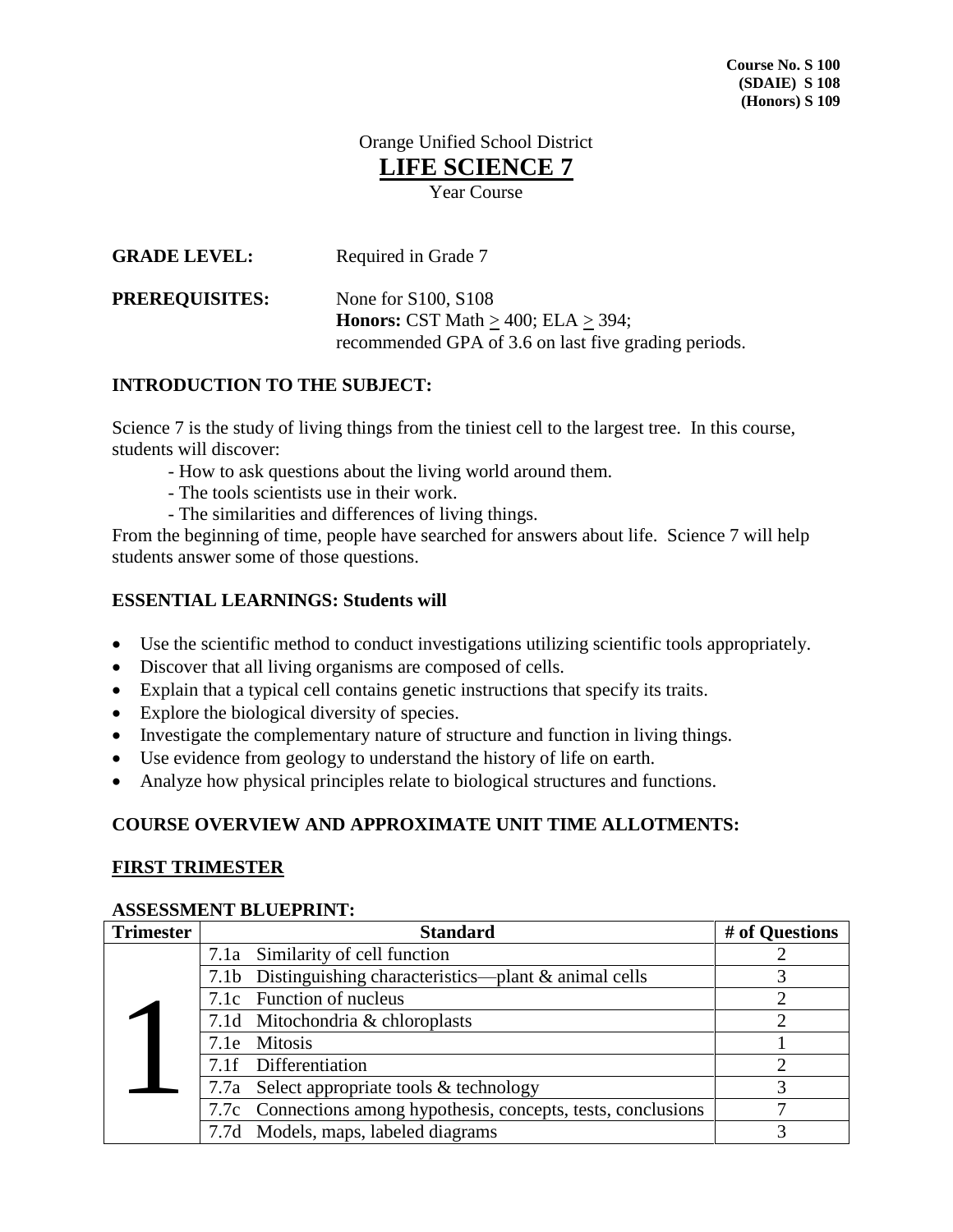## I. Study Skills *(Chapter 1, sect 1, 2, 3 & 5, Chapt. lab p.24, Chapt. 2, sec. 1)* 3 A. Problem solving - thinking like a scientist B. Scientific method and communication of lab results C. The tools of life scientists - microscopes, computers, balances, Internet, system of measurement D. System of measurement E. Recognize dependent and independent variables in an experiment F. Construct appropriate graphs, charts, and tables from data collected from investigations G. Apply simple mathematical relationships (utilize scientific formulas) H. Life cycles (sexual and asexual) II. Cells: All living organisms are composed of cells, from one to many 6 trillions, whose details usually are visible only through a microscope. (*Chapter 4, sections 1,2,3; Chapter 5, section 1, 2)* A. Similarities of cell function in all living organisms B. Characteristics that distinguish plant cells from animal cells, including chloroplasts and cell walls C. The nucleus is the repository for genetic information in plant and animal cells D. Mitochondria liberate energy for the work that cells do, and chloroplasts capture sunlight energy for photosynthesis E. Cells divide to increase their numbers through a process of mitosis, which results in two daughter cells with identical sets of chromosomes F. As multicellular organisms develop, their cells differentiate III. Genetics: A typical cell of any organism contains genetic instructions that 5 specify its traits. Those may be modified by environmental conditions. *(Chapter 6, sections 1, 2, 3; Chapter 7, section 1, section 2 Honors)* A. Cells of any organism contain genetic instructions that specify its traits B. Influences on these traits: 1. Life cycles (sexual and asexual) 2. DNA - the genetic material of all living organisms 3. Dominant and recessive genes Total weeks: 14

**Note: The LAST TWO WEEKS of** *Genetics Unit* is completed in the first two weeks of Trimester 2. The entire unit is 5 weeks long

#### **WEEKS**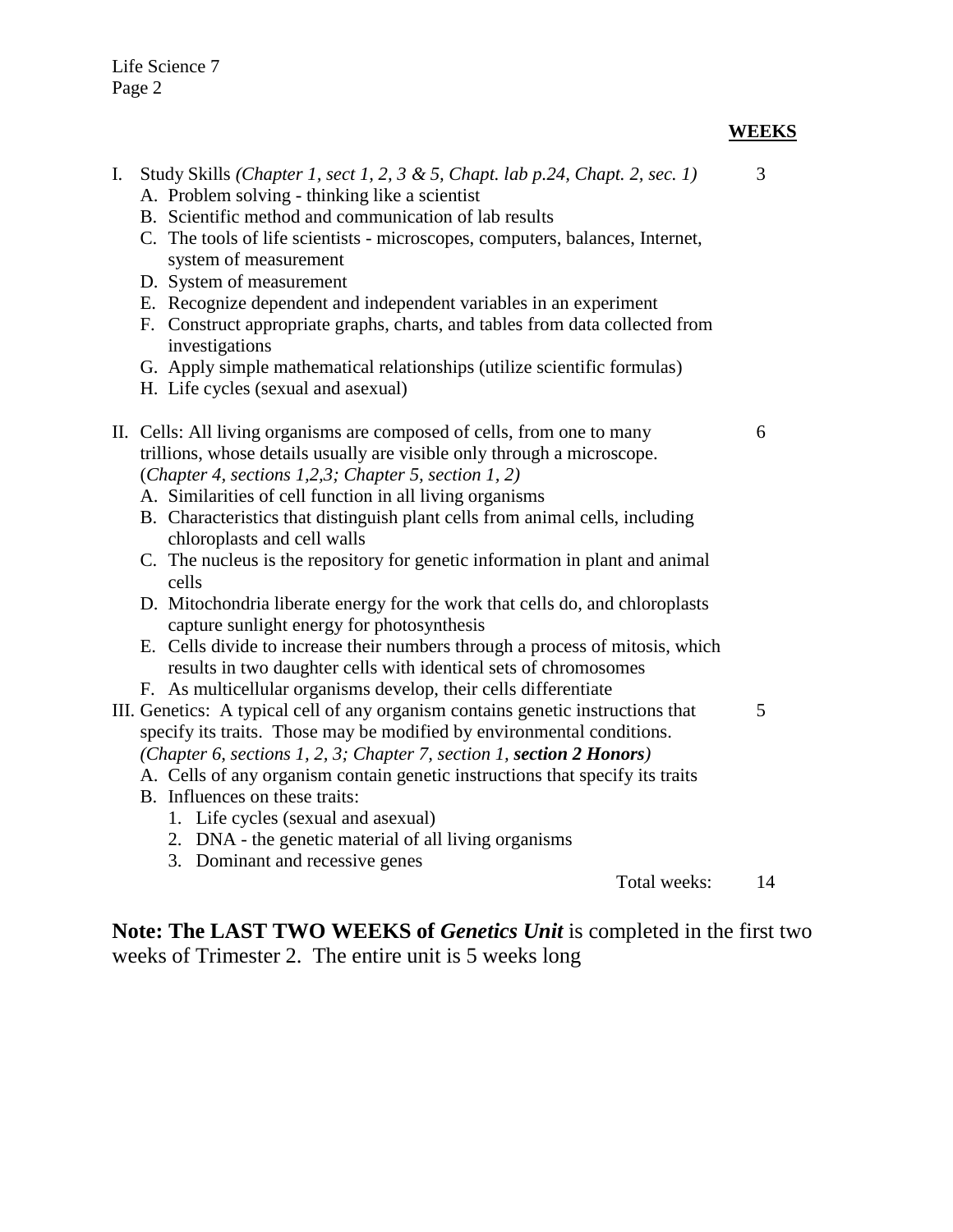#### **SECOND TRIMESTER**

#### **ASSESSMENT BLUEPRINT:**

| <b>Trimester</b> |                  | <b>Standard</b>                                                 | # of Questions |
|------------------|------------------|-----------------------------------------------------------------|----------------|
|                  | 7.2a             | Life cycles $\&$ reproduction of sexual $\&$ as exual organisms |                |
|                  | 7.2 <sub>b</sub> | Inheritance of genes in sexual reproduction                     | $\overline{2}$ |
|                  | 7.2c             | Inherited traits                                                |                |
|                  |                  | 7.2d Dominant and recessive genes                               | 4              |
|                  | 7.2e             | <b>DNA</b>                                                      |                |
|                  |                  | 7.3a Causes of evolution and diversity of organisms             |                |
|                  | 7.3 <sub>b</sub> | <b>Reasoning of Darwin</b>                                      |                |
|                  |                  | 7.3c Theory of evolution                                        |                |
|                  |                  | 7.3d Branching diagram                                          |                |
|                  |                  | 7.3e Extinction of a species                                    | ာ              |
|                  | 7.4 <sub>b</sub> | Major catastrophic events                                       |                |
|                  | 7.4c             | Rock cycle                                                      | 3              |
|                  | 7.4e             | Fossils                                                         |                |
|                  |                  | 7.4f Movement of continental and oceanic plates                 |                |
|                  |                  | 7.4g Geologic time scale                                        | 2              |

- I. Earth and Life History (*Chapt. 8, section 1, 2, 3; Chapt. 9, section 1, 2, 3*) 5
	- A. Use evidence from geology to understand the history of life on earth
	- B. Evidence from rocks allows us to understand the evolution of life on earth. As the basis for understanding this concept, students know:
		- 1. Earth processes today are similar to those that occurred in the past and slow geologic processes have large cumulative effects over long periods of time
		- 2. The history of life on earth has been disrupted by major catastrophic events, such as major volcanic eruptions or the impact of an asteroid
		- 3. The rock cycle includes the formation of new sediment and rocks. Rocks are often found in layers with the oldest generally on the bottom
		- 4. Evidence from geologic layers and radioactive dating indicate the earth is approximately 4.6 billion years old, and that life has existed for more than 3 billion years
		- 5. Fossils provide evidence of how life and environment conditions have changed
		- 6. How movements of the earth's continental and oceanic plates through time, with associated changes in climate and geographical connections, have affected the past and present distribution of organisms
		- 7. How to explain significant developments and extinctions of plant and animal life on the geologic time scale
- II. Evolution: Biological evolution accounts for the diversity of species 5 developed through gradual processes over many generations. (*Chapter 10, sections 1, 2, 3; Chap. 11, sec. 1*)
	- A. Introduction to the biological diversity of species
	- B. Biological evolution accounts for the diversity of species developed through gradual processes over many generations. As a basis for understanding this concept, students know: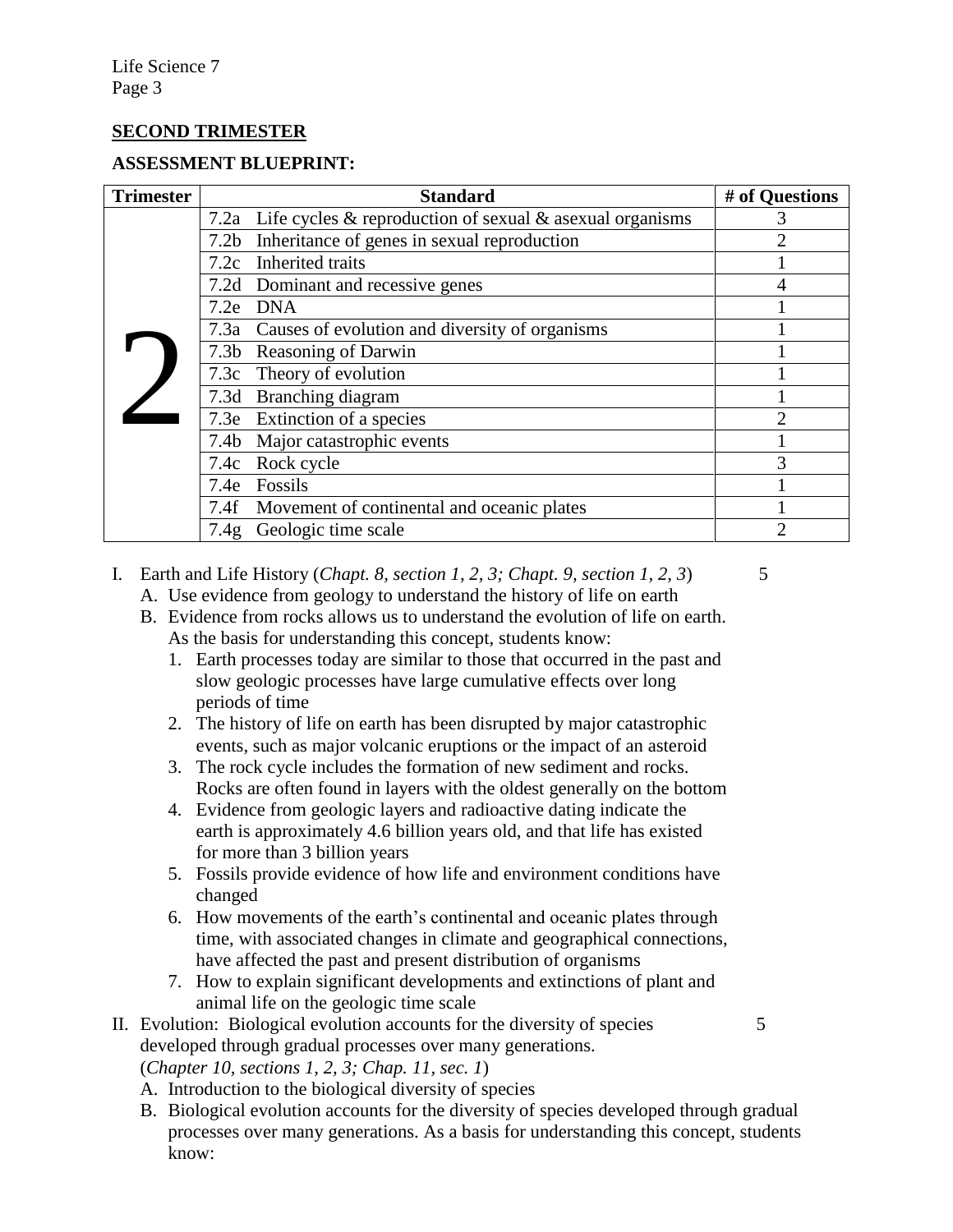- 1. Both genetic variation and environmental factors are causes of evolution and diversity of organisms
- 2. The reasoning used by Darwin in making his conclusion that natural selection is the mechanism of evolution
- 3. How independent lines of evidence from geology, fossils, and comparative anatomy provide a basis for the theory of evolution
- 4. How to construct a simple branching diagram to classify living groups of organisms by shared derived characteristics, and expand the diagram to include fossil organisms
- 5. Extinction of species occurs when the environment changes and the adaptive characteristics of a species are insufficient for its survival

Total weeks: 10 Weeks

# **THIRD TRIMESTER**

# **ASSESSMENT BLUEPRINT:**

| <b>Trimester</b> |                  | <b>Standard</b>                                    | # of Questions              |
|------------------|------------------|----------------------------------------------------|-----------------------------|
|                  |                  | 7.5a Levels of organization in plants and animals  |                             |
|                  | 7.5 <sub>b</sub> | Organ systems                                      | 2                           |
|                  | 7.5c             | Bones and muscles / structural framework           |                             |
|                  | 7.5d             | Reproductive organs; fertilization and pregnancy   | 2                           |
|                  | 7.5e             | Umbilicus and placenta                             |                             |
|                  | 7.5f             | Plants: generation of pollen; ovules, seeds, fruit |                             |
|                  | 7.5g             | Structures of eye and ear                          | C                           |
|                  | 7.6a             | Visible light                                      |                             |
|                  | 7.6c             | Travel of light                                    |                             |
|                  | 7.6e             | White light                                        |                             |
|                  | 7.6f             | Transmission, absorption, scattering of light      | $\overline{2}$              |
|                  | 7.6 <sub>h</sub> | Compare body joints to machine structures          | っ                           |
|                  | 7.6i             | Levers; application to musculoskeletal system      |                             |
|                  | 7.6i             | Heart contractions/blood pressure; heart valves    | $\mathcal{D}_{\mathcal{A}}$ |

I. Structure and Function of Living Systems: The anatomy and physiology 8 of plants and animals illustrate the complementary nature of structure and function.

(*Chapter 15, sect 1, 2, 3; Chapt. 16, sect. 1,2; Chapt. 17, sect 2; Chapt. 18, sect. 1, 2; Chapt 12, section 4, Chapter Lab pg. 382)*

- A. Students know plants and animals have levels of organization for structure and function, including cells, tissues, organ systems, and the whole organism.
- B. Students know organ systems function because of the contributions of individual organs, tissues and cells. The failure of any part can affect the entire system.
- C. Students know how bones and muscles work together to provide a structural framework for movement.
- D. Students know how the reproductive organs of the human female and male generate eggs and sperm and how sexual activity may lead to fertilization and pregnancy.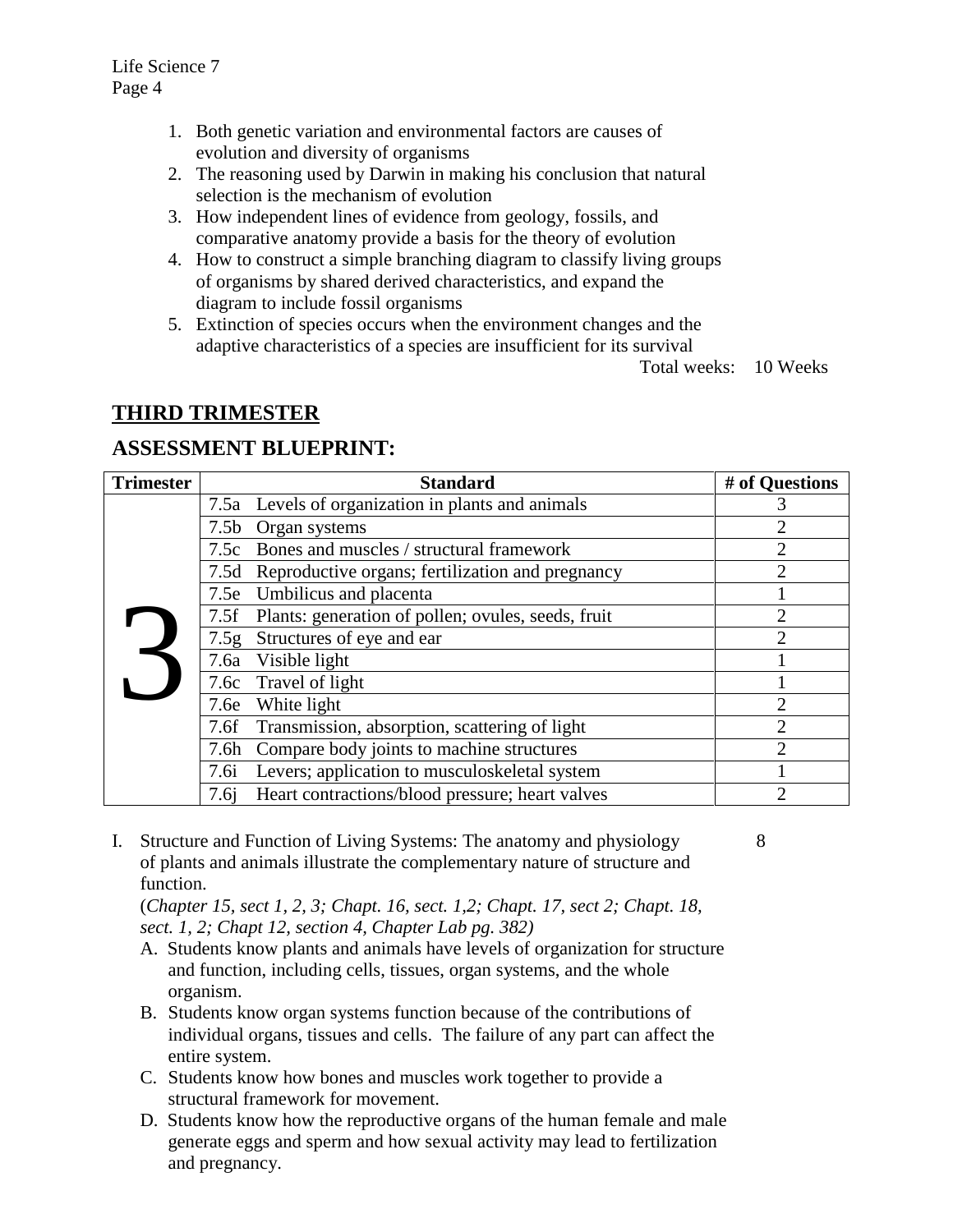- E. Students know the function of the umbilicus and placenta during pregnancy.
- F. Students know the structures and processes by which flowering plants generate pollen, ovules, seeds and fruit.
- G. Students know how to relate the structures of the eye and ear to their functions.
- H. Physical principles relate to structures and functions. (*Ch. 15, sect. 2,3; Chapter 16, sect. 1,2)* Examples include:
	- 1. How to compare joints in the body (wrist, shoulder, thigh) with structures used in machines and simple devices (hinge, ball-andsocket, and sliding joints)
	- 2. How levers confer mechanical advantage and how the application of this principle applies to the musculoskeletal system
	- 3. Contractions of the heart generate blood pressure, and heart valves prevent back flow of blood in the circulatory system
- II. Physical Principles (*Ch. 3, sect. 1, 2, 3)* 4
	- A. Physical principles relate to structures and functions. Examples include:
		- 1. Visible light is a small band within a very broad electromagnetic spectrum.
		- 2. For an object to be seen, light emitted by or scattered from it must enter the eye.
		- 3. Light travels in straight lines except when the medium it travels through changes.
		- 4. How simple lenses are used in a magnifying glass, the eye, camera, telescope, and microscope.
		- 5. White light is a mixture of many wavelengths (colors), and that retinal cells react differently with different wavelengths
		- 6. Light interacts with matter by transmission (including refraction), absorption, or scattering (including reflection)
		- 7. The angle of reflection of a light beam is equal to the angle of incidence

#### Total Weeks: 12

#### **NOTE: Trimester 2 and 3 Honors Extension Activities**

- Multi-media project (i.e., human body system)
- Three-dimensional visual (i.e., cell, fossil, lens)
- Field trip enrichment (i.e., fossil dig, science museum, arboretum)
- Research report (i.e., genetics, disease, scientist, animals, science, ethics)
- Collaborative projects (i.e., develop a geologic timeline, demonstration of continental drift, create a science website, complete a population study, show life cycle, write a dissection lab)
- Current event articles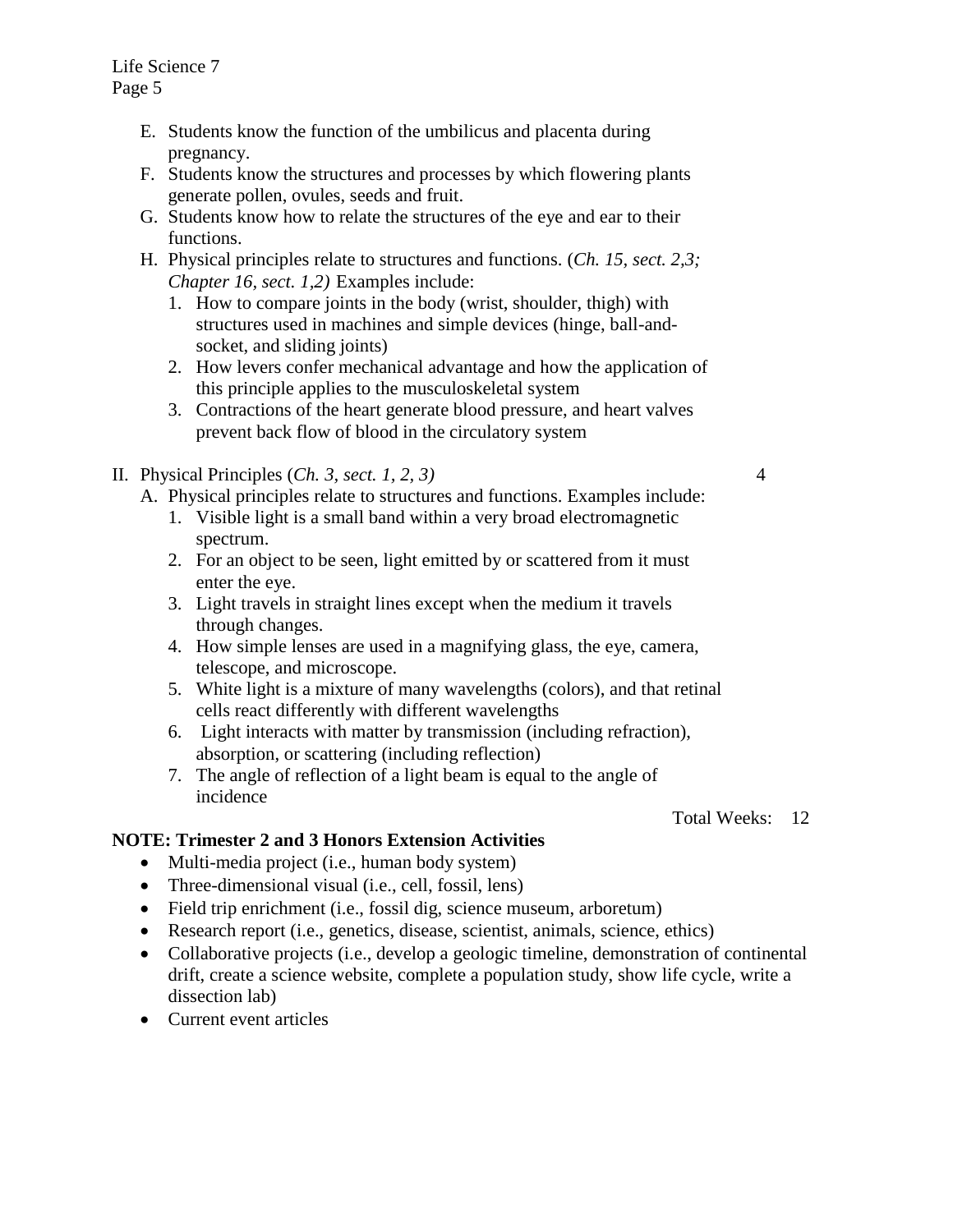| DATE OF LAST CONTENT REVISION:    | August 2000    |
|-----------------------------------|----------------|
| DATE OF CURRENT CONTENT REVISION: | September 2010 |
| DATE OF BOARD APPROVAL:           | September 2000 |

#### **Addendum GRADE 7 CALIFORNIA STATE SCIENCE CONTENT STANDARDS**

#### **Cell Biology**

- 1. All living organisms are composed of cells, from just one to many trillions, whose details usually are visible only through a microscope. As a basis for understanding this concept:
	- a. Students know cells function similarly in all living organisms.
	- b. Students know the characteristics that distinguish plant cells from animal cells, including chloroplasts and cell walls.
	- c. Students know the nucleus is the repository for genetic information in plant and animal cells.
	- d. Students know that mitochondria liberate energy for the work that cells do and that chloroplasts capture sunlight energy for photosynthesis.
	- e. Students know cells divide to increase their numbers through a process of mitosis, which results in two daughter cells with identical sets of chromosomes.
	- f. Students know that as multicellular organisms develop, their cells differentiate.

#### **Genetics**

- 2. A typical cell of any organism contains genetic instructions that specify its traits. Those traits may be modified by environmental influences. As a basis for understanding this concept:
	- a. Students know the differences between the life cycles and reproduction methods of sexual and asexual organisms.
	- b. Students know sexual reproduction produces offspring that inherit half their genes from each parent.
	- c. Students know an inherited trait can be determined by one or more genes.
	- d. Students kno*w* plant and animal cells contain many thousands of different genes and typically have two copies of every gene. The two copies (or alleles) of the gene may or may not be identical, and one may be dominant in determining the phenotype while the other is recessive.
	- e. Students know DNA (deoxyribonucleic acid) is the genetic material of living organisms and is located in the chromosomes of each cell.

#### **Evolution**

- 3. Biological evolution accounts for the diversity of species developed through gradual processes over many generations. As a basis for understanding this concept:
	- 1. Students know both genetic variation and environmental factors are causes of evolution and diversity of organisms.
	- 2. Students know the reasoning used by Charles Darwin in reaching his conclusion that natural selection is the mechanism of evolution.
	- 3. Students know how independent lines of evidence from geology, fossils, and comparative anatomy provide the bases for the theory of evolution.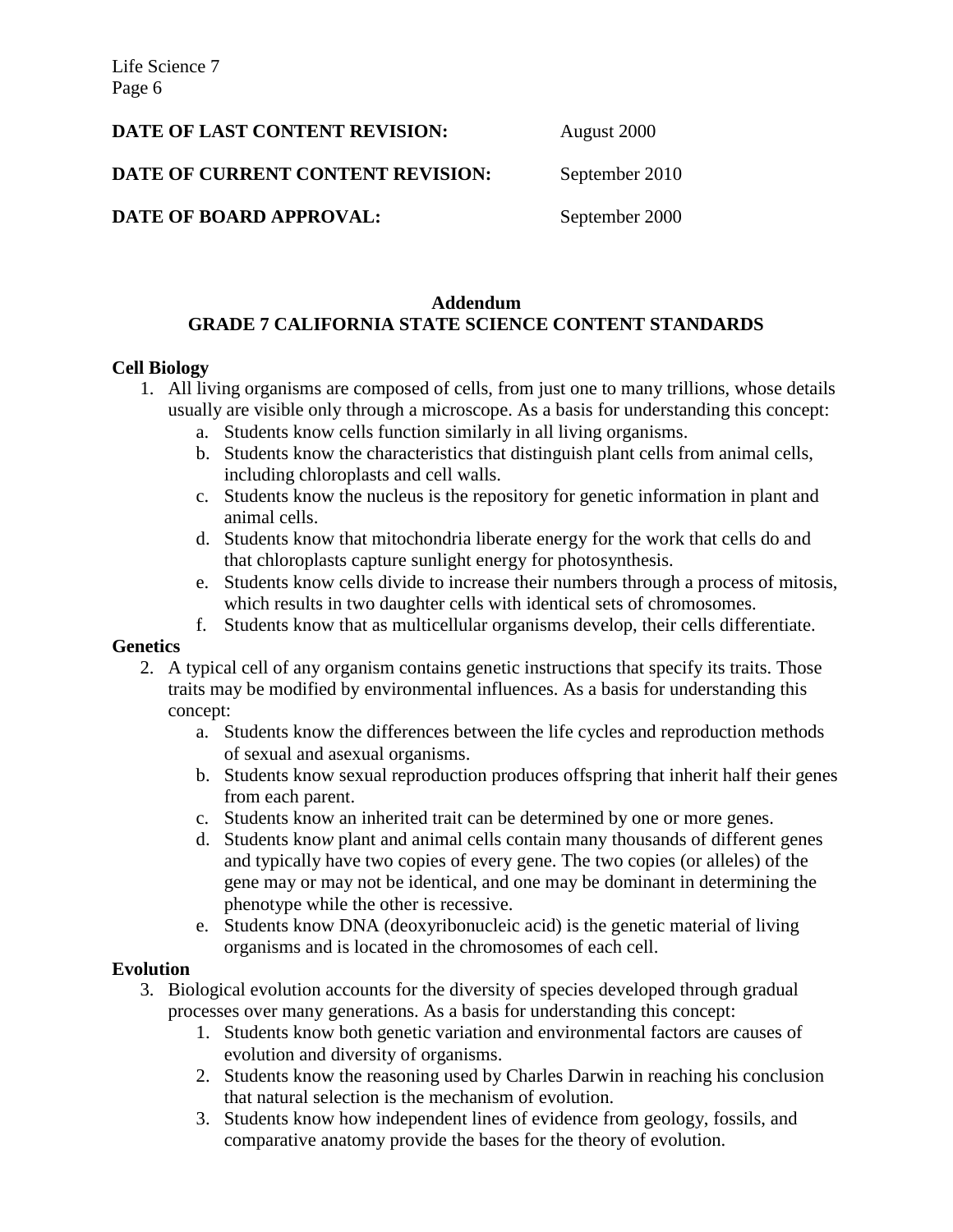- 4. Students know how to construct a simple branching diagram to classify living groups of organisms by shared derived characteristics and how to expand the diagram to include fossil organisms.
- 5. Students know that extinction of a species occurs when the environment changes and the adaptive characteristics of a species are insufficient for its survival.

### **Earth and Life History (Earth Sciences)**

- 4. Evidence from rocks allows us to understand the evolution of life on Earth. As a basis for understanding this concept:
	- a. Students know Earth processes today are similar to those that occurred in the past and slow geologic processes have large cumulative effects over long periods of time.
	- b. Students know the history of life on Earth has been disrupted by major catastrophic events, such as major volcanic eruptions or the impacts of asteroids.
	- c. Students know that the rock cycle includes the formation of new sediment and rocks and that rocks are often found in layers, with the oldest generally on the bottom.
	- d. Students know that evidence from geologic layers and radioactive dating indicates Earth is approximately 4.6 billion years old and that life on this planet has existed for more than 3 billion years.
	- e. Students know fossils provide evidence of how life and environmental conditions have changed.
	- f. Students know how movements of Earth's continental and oceanic plates through time, with associated changes in climate and geographic connections, have affected the past and present distribution of organisms.
	- g. Students know how to explain significant developments and extinctions of plant and animal life on the geologic time scale.

#### **Structure and Function in Living Systems**

- 5. The anatomy and physiology of plants and animals illustrate the complementary nature of structure and function. As a basis for understanding this concept:
	- a. Students know plants and animals have levels of organization for structure and function, including cells, tissues, organs, organ systems, and the whole organism.
	- b. Students know organ systems function because of the contributions of individual organs, tissues, and cells. The failure of any part can affect the entire system.
	- c. Students know how bones and muscles work together to provide a structural framework for movement.
	- d. Students know how the reproductive organs of the human female and male generate eggs and sperm and how sexual activity may lead to fertilization and pregnancy.
	- e. Students know the function of the umbilicus and placenta during pregnancy.
	- f. Students know the structures and processes by which flowering plants generate pollen, ovules, seeds, and fruit.
	- g. Students know how to relate the structures of the eye and ear to their functions.

## **Physical Principles in Living Systems (Physical Sciences)**

- 6. Physical principles underlie biological structures and functions. As a basis for understanding this concept:
	- a. Students know visible light is a small band within a very broad electromagnetic spectrum.
	- b. Students know that for an object to be seen, light emitted by or scattered from it must be detected by the eye.